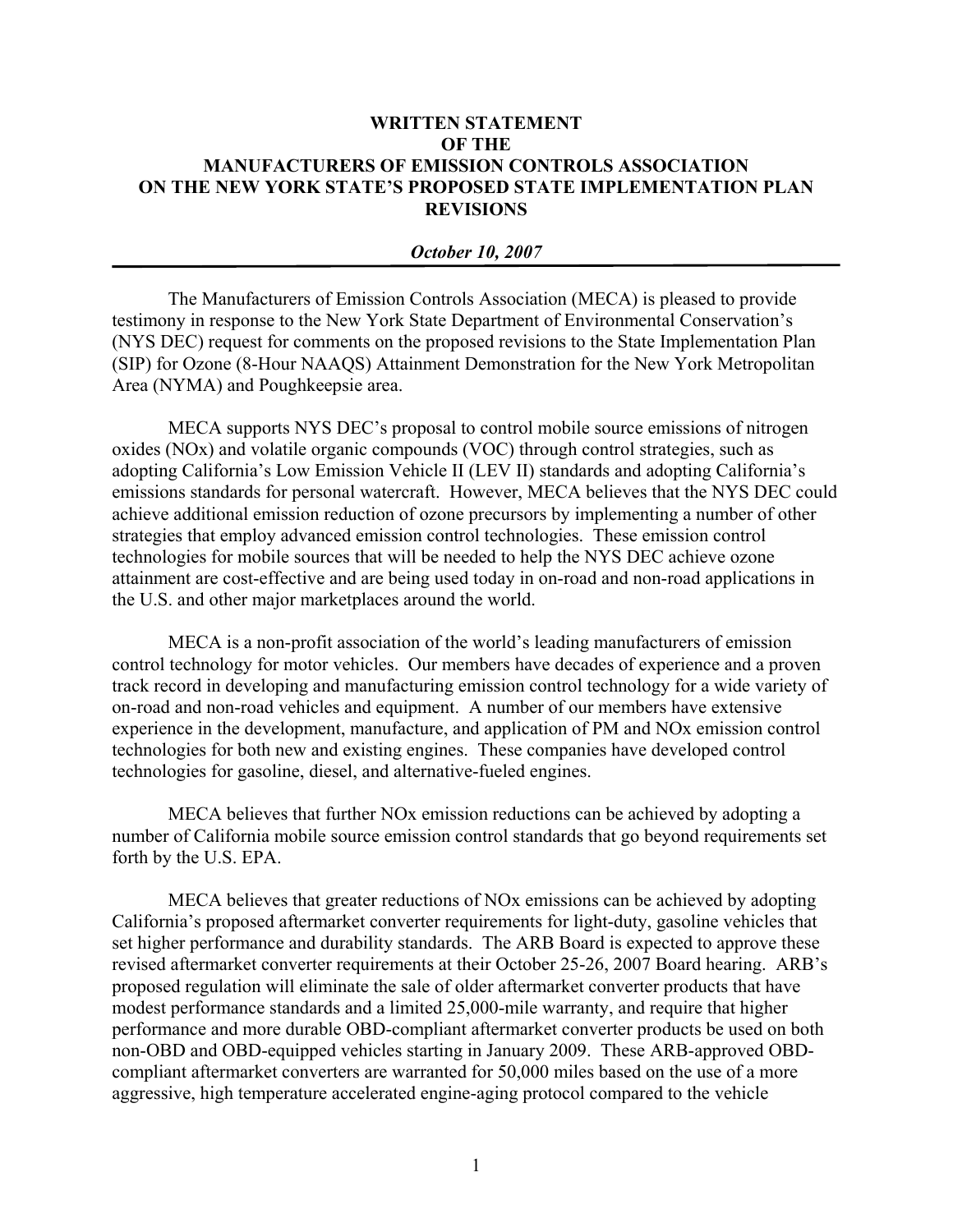durability demonstration currently required by EPA for approved aftermarket converter products. EPA has not updated its aftermarket converter requirements since 1986 and, with more than three million aftermarket converters sold per year across the U.S. (based on surveys completed by MECA with aftermarket converter manufacturers), significant additional reductions of hydrocarbon emissions, including toxic hydrocarbon emissions, and NOx emissions could be achieved with a national aftermarket converter policy that made use of the same higher performance OBD-compliant aftermarket converters available in California. The ARB staff report for this proposed regulation estimates that, in 2012, 1.26 million pre-OBD vehicles will be equipped with aftermarket catalysts in California. The proposed regulation will reduce 36 tons per day of HC+NOx from this aging fleet of light-duty vehicles.

MECA believes that New York State can achieve additional reductions in NOx emissions by adopting ARB's standards for HC+NOx for sterndrive and inboard marine engines. The technology to reduce emissions from spark-ignited inboard and sterndrive marine engines is based on automotive-type three-way catalyst with closed-loop control technology. This technology has been used on well over 300,000,000 automobiles with outstanding results and the same technologies can be adapted to marine inboard and sterndrive engines. Results from EPAand ARB-sponsored test programs detailed in the EPA Draft Regulatory Impact Analysis for New Nonroad Spark-Ignited Engines, Equipment, and Vessels issued in April 2007 (http://www.epa.gov/otaq/regs/nonroad/marinesi-equipld/420d07004.pdf), confirm that threeway catalysts can be effectively integrated into marine inboard and sterndrive engines, and threeway catalysts have the necessary mechanical integrity and catalytic durability to perform with high emission conversion efficiencies throughout the entire 480-hour useful life emissions requirement for these marine engines, regardless of operation in fresh or salt water environments. Important results from this demonstration program included the design and integration of exhaust manifolds with three-way catalysts that provided relatively low exhaust manifold surface temperatures (through the use of a water-jacketed exhaust system) and minimized the potential for water ingestion into the region of the manifolds that contained the three-way catalysts. Both ceramic- and metallic-based substrates were used to display a range of three-way catalyst formulations as a part of this durability test program, all with good results. Thus, a variety of three-way catalyst technology options used successfully in automotive applications were shown to be effective in these marine engine applications.

Another strategy that can obtain additional NOx emission reduction to achieve ozone attainment in the NYMA and Poughkeepsie area would be to adopt California's 0.6 g/bhp-hr HC + NOx 2010 emission standard for off-road spark-ignited engines with horsepower ratings greater than 25 horsepower, if New York has the authority to opt into this regulation. The technology to reduce emissions from these off-road SI engines is based on automotive-type three-way catalyst closed-loop technology. Three-way catalysts have also been used effectively on thousands of large, natural gas-fueled, reciprocating engines (so-called rich burn or stoichiometric natural gas engines) used for power production or pumping applications. These same catalyst technologies can be adapted to spark-ignited engines used in off-road mobile sources such as forklift trucks, airport ground support equipment, and portable generators.

Closed-loop, three-way catalyst-based systems are already being used on these large, spark-ignited, off-road engines to meet ARB's and EPA's 2004 3.0 g/bhp-hr HC + NOx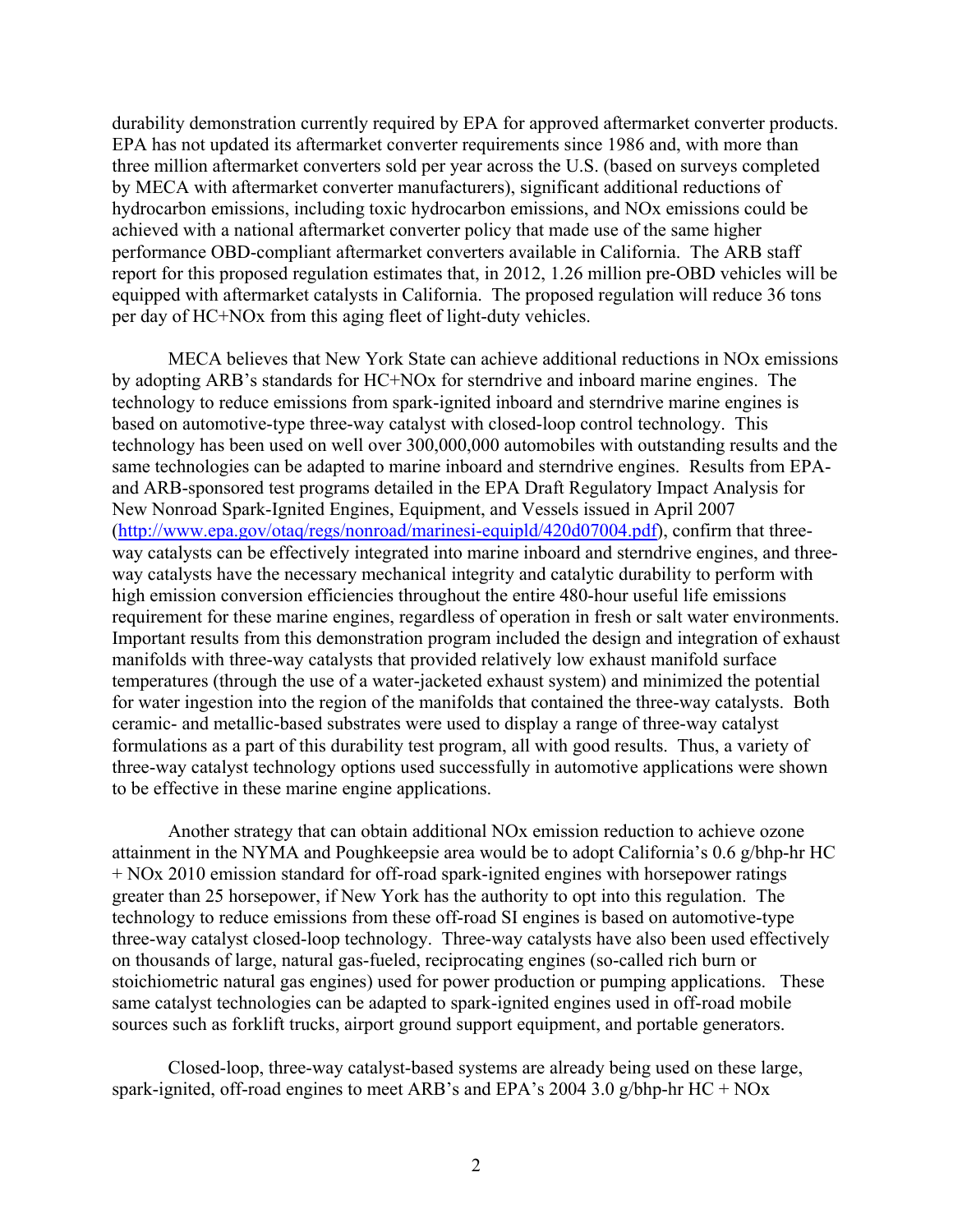standard. Closed-loop, three-way catalyst systems will also be the primary technology pathway for meeting the EPA and ARB 2007 exhaust emission standard of 2.0 g/bhp-hr HC + NOx. Retrofit kits that include air/fuel ratio control systems along with three-way catalysts have been sold into the LPG-fueled fork lift industry for installation on uncontrolled engines (an LSI application) for nearly 10 years. In both new engine and retrofit applications, these closed-loop three-way catalyst systems have shown durable performance in LSI applications, consistent with the excellent durability record of closed-loop three-way catalyst systems used in automotive applications for more than twenty-five years. MECA believes that advanced three-way catalyst technology based on automotive applications can provide a cost-effective, durable, high performance solution for controlling NOx and HC emissions from new and existing large sparkignited engines used in off-road applications.

In order to achieve additional NOx emission reductions from light-duty vehicles, New York State should encourage California to adopt a LEV III light-duty vehicle program by the end of 2008 for implementation during the post-2010 timeframe. The emergence of "clean diesel" light-duty vehicles in the U.S. that employ DPFs, SCR catalysts, and/or NOx adsorber catalysts, and the significant number of near-zero tailpipe and evaporative emission light-duty gasoline vehicle models that have been certified to date by ARB as partial-zero emission vehicles (PZEVs, more than 30 current models) or super ultra-low emission vehicles (SULEV) provides strong evidence that all new light-duty vehicles sold in the U.S. are capable of achieving these most stringent NOx exhaust emissions standards. Once California adopts a LEV III program, other states can then choose to opt into the program to take advantage of the additional NOx emission reductions to help meet their SIP goals.

Regarding heavy-duty diesel vehicles, due to the long operating lives of diesel engines, it will take decades for older, "dirtier" on-road and non-road diesel engines to be replaced with the mandated newer "cleaner" engines. Given the health and environmental concerns associated with diesel engines and because existing on-road and non-road diesel engines make up a significant percentage of diesel pollution emitted, there is an increasing interest in retrofitting the existing legacy fleet of on-road and non-road diesel engines as a means of complying with federal or state ambient air quality standards for ozone. MECA commends New York State for adopting a mandatory diesel retrofit program for its public diesel fleet vehicles. However, we believe that funding for this program needs to be identified to ensure the success of the program. Additionally, MECA encourages NYS DEC to adopt similar programs for New York's private on-road and off-road diesel vehicles. MECA believes that proven retrofit technologies, including combinations of DOCs or DPFs with SCR catalysts, lean NOx catalysts, or low pressure EGR, are available to deliver significant reductions in PM and NOx emissions from existing on-road and non-road diesel engines. MECA member companies are already investing considerable resources in expanding the number and scope of verified retrofit technologies that can provide significant reductions of PM and NOx emissions from existing diesel vehicles and equipment.